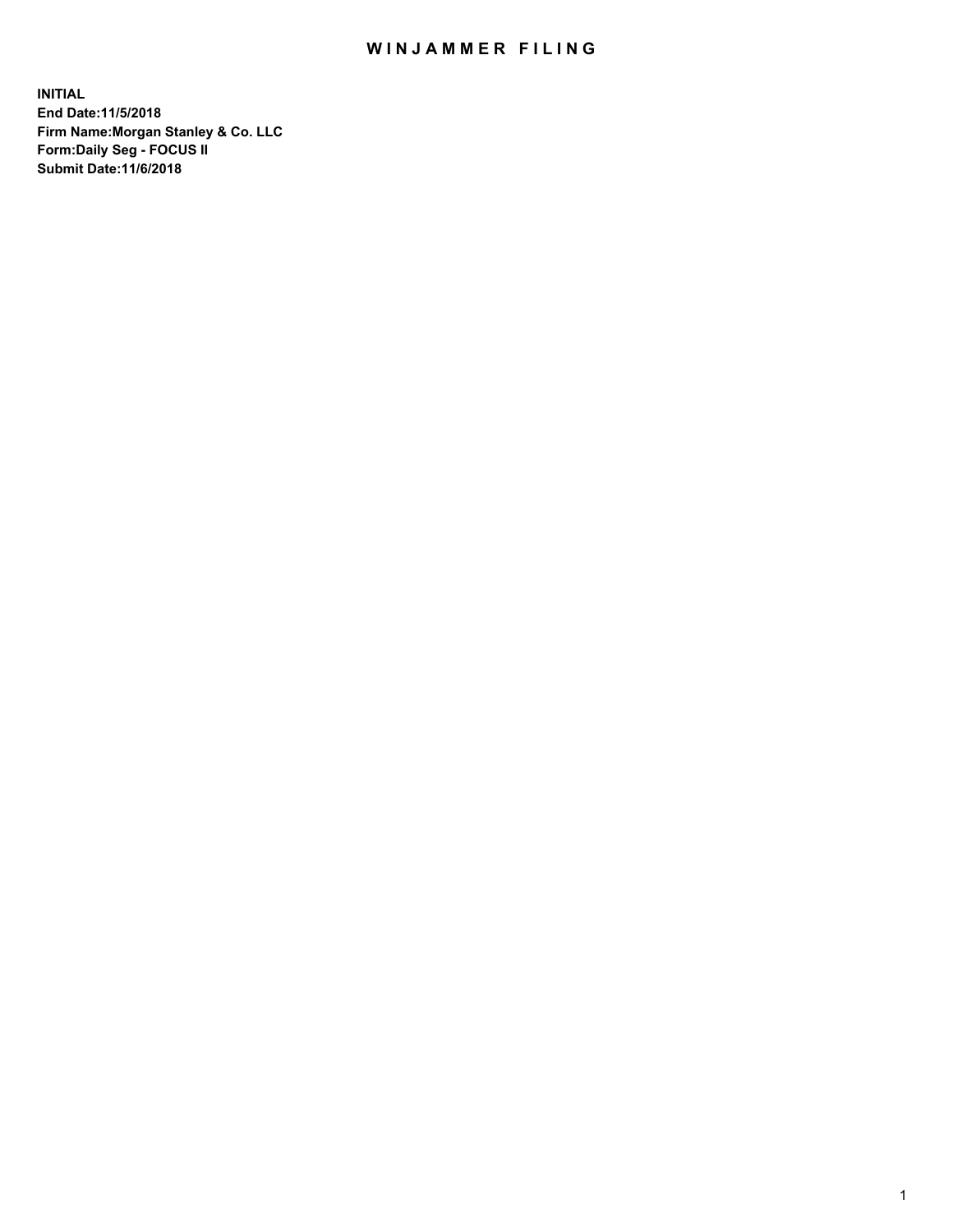**INITIAL End Date:11/5/2018 Firm Name:Morgan Stanley & Co. LLC Form:Daily Seg - FOCUS II Submit Date:11/6/2018 Daily Segregation - Cover Page**

| Name of Company                                                                                                                                                                                                                                                                                                               | Morgan Stanley & Co. LLC                                    |
|-------------------------------------------------------------------------------------------------------------------------------------------------------------------------------------------------------------------------------------------------------------------------------------------------------------------------------|-------------------------------------------------------------|
| <b>Contact Name</b>                                                                                                                                                                                                                                                                                                           | <b>Ikram Shah</b>                                           |
| <b>Contact Phone Number</b>                                                                                                                                                                                                                                                                                                   | 212-276-0963                                                |
| <b>Contact Email Address</b>                                                                                                                                                                                                                                                                                                  | Ikram.shah@morganstanley.com                                |
| FCM's Customer Segregated Funds Residual Interest Target (choose one):<br>a. Minimum dollar amount: ; or<br>b. Minimum percentage of customer segregated funds required:% ; or<br>c. Dollar amount range between: and; or<br>d. Percentage range of customer segregated funds required between:% and%.                        | 280,000,000<br><u>0</u><br><u>00</u><br>0 <sup>0</sup>      |
| FCM's Customer Secured Amount Funds Residual Interest Target (choose one):<br>a. Minimum dollar amount: ; or<br>b. Minimum percentage of customer secured funds required:%; or<br>c. Dollar amount range between: and; or<br>d. Percentage range of customer secured funds required between:% and%.                           | 140,000,000<br><u>0</u><br>0 <sub>0</sub><br>0 <sub>0</sub> |
| FCM's Cleared Swaps Customer Collateral Residual Interest Target (choose one):<br>a. Minimum dollar amount: ; or<br>b. Minimum percentage of cleared swaps customer collateral required:%; or<br>c. Dollar amount range between: and; or<br>d. Percentage range of cleared swaps customer collateral required between:% and%. | 92,000,000<br><u>0</u><br>0 Q<br>00                         |

Attach supporting documents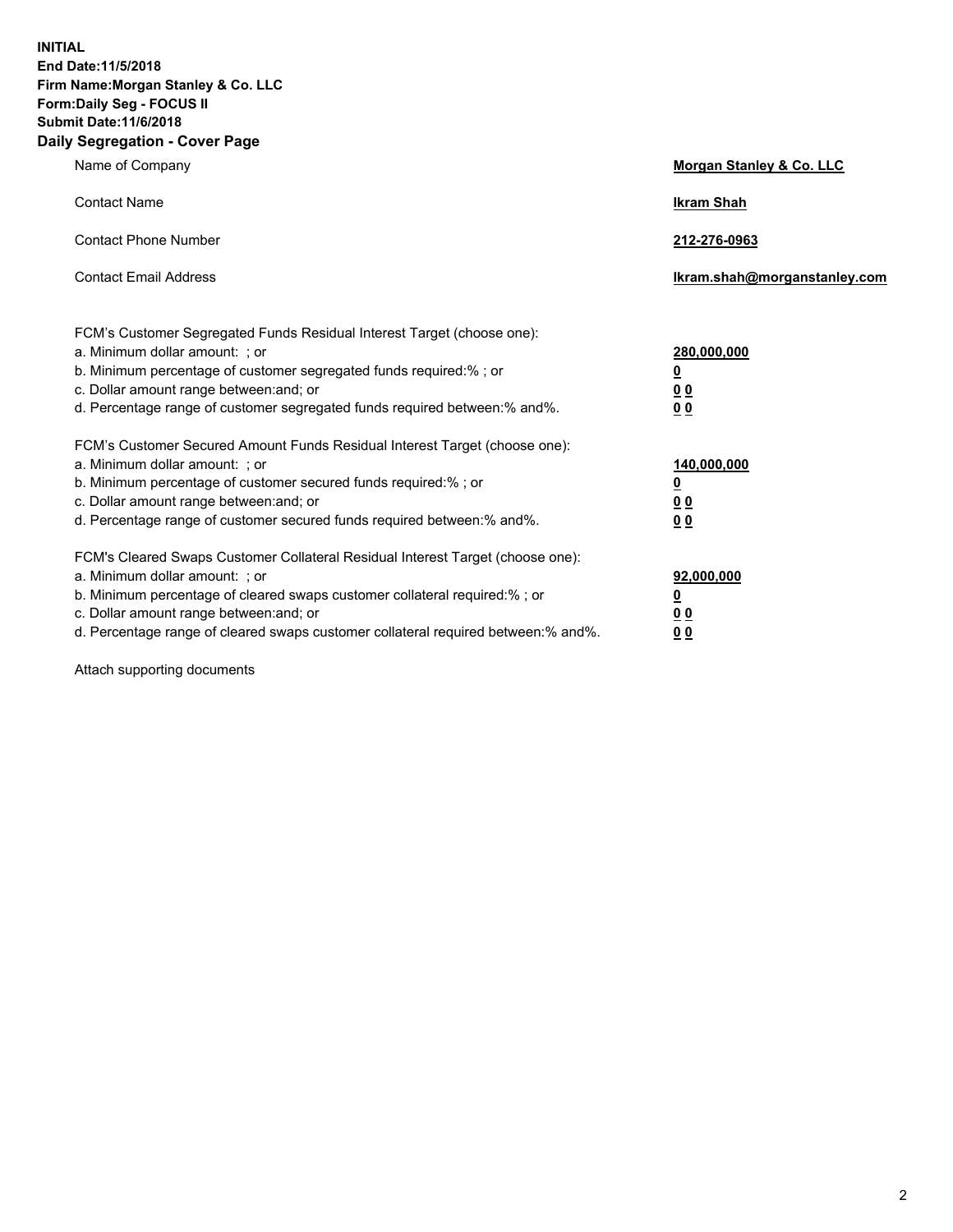## **INITIAL End Date:11/5/2018 Firm Name:Morgan Stanley & Co. LLC Form:Daily Seg - FOCUS II Submit Date:11/6/2018 Daily Segregation - Secured Amounts** Foreign Futures and Foreign Options Secured Amounts Amount required to be set aside pursuant to law, rule or regulation of a foreign government or a rule of a self-regulatory organization authorized thereunder 1. Net ledger balance - Foreign Futures and Foreign Option Trading - All Customers A. Cash **3,464,731,515** [7315] B. Securities (at market) **2,310,608,039** [7317]

- 2. Net unrealized profit (loss) in open futures contracts traded on a foreign board of trade **-750,291,079** [7325]
- 3. Exchange traded options
	- a. Market value of open option contracts purchased on a foreign board of trade **32,610,809** [7335]
	- b. Market value of open contracts granted (sold) on a foreign board of trade **-30,111,068** [7337]
- 4. Net equity (deficit) (add lines 1. 2. and 3.) **5,027,548,216** [7345]
- 5. Account liquidating to a deficit and account with a debit balances gross amount **174,356,441** [7351] Less: amount offset by customer owned securities **-170,787,148** [7352] **3,569,293**
- 6. Amount required to be set aside as the secured amount Net Liquidating Equity Method (add lines 4 and 5)
- 7. Greater of amount required to be set aside pursuant to foreign jurisdiction (above) or line 6.

## FUNDS DEPOSITED IN SEPARATE REGULATION 30.7 ACCOUNTS

- 1. Cash in banks
	- A. Banks located in the United States **493,447,478** [7500]
	- B. Other banks qualified under Regulation 30.7 **727,324,330** [7520] **1,220,771,808**
- 2. Securities
	- A. In safekeeping with banks located in the United States **172,901,238** [7540]
	- B. In safekeeping with other banks qualified under Regulation 30.7 **0** [7560] **172,901,238** [7570]
- 3. Equities with registered futures commission merchants
	-
	- B. Securities **0** [7590]
	- C. Unrealized gain (loss) on open futures contracts **-67,395** [7600]
	- D. Value of long option contracts **0** [7610]
- E. Value of short option contracts **0** [7615] **6,947,442** [7620]
- 4. Amounts held by clearing organizations of foreign boards of trade
	- A. Cash **0** [7640]
	- B. Securities **0** [7650]
	- C. Amount due to (from) clearing organization daily variation **0** [7660]
	- D. Value of long option contracts **0** [7670]
	- E. Value of short option contracts **0** [7675] **0** [7680]
- 5. Amounts held by members of foreign boards of trade
	-
	-
	- C. Unrealized gain (loss) on open futures contracts **-750,223,683** [7720]
	- D. Value of long option contracts **32,610,809** [7730]
	- E. Value of short option contracts **-30,111,068** [7735] **3,820,892,043**
- 6. Amounts with other depositories designated by a foreign board of trade **0** [7760]
- 7. Segregated funds on hand **0** [7765]
- 8. Total funds in separate section 30.7 accounts **5,221,512,531** [7770]
- 9. Excess (deficiency) Set Aside for Secured Amount (subtract line 7 Secured Statement Page 1 from Line 8)
- 10. Management Target Amount for Excess funds in separate section 30.7 accounts **140,000,000** [7780]
- 11. Excess (deficiency) funds in separate 30.7 accounts over (under) Management Target **50,395,022** [7785]

**0** [7305]

[7354] **5,031,117,509** [7355]

**5,031,117,509** [7360]

[7530]

A. Cash **7,014,837** [7580]

 A. Cash **2,430,909,184** [7700] B. Securities **2,137,706,801** [7710] [7740] **190,395,022** [7380]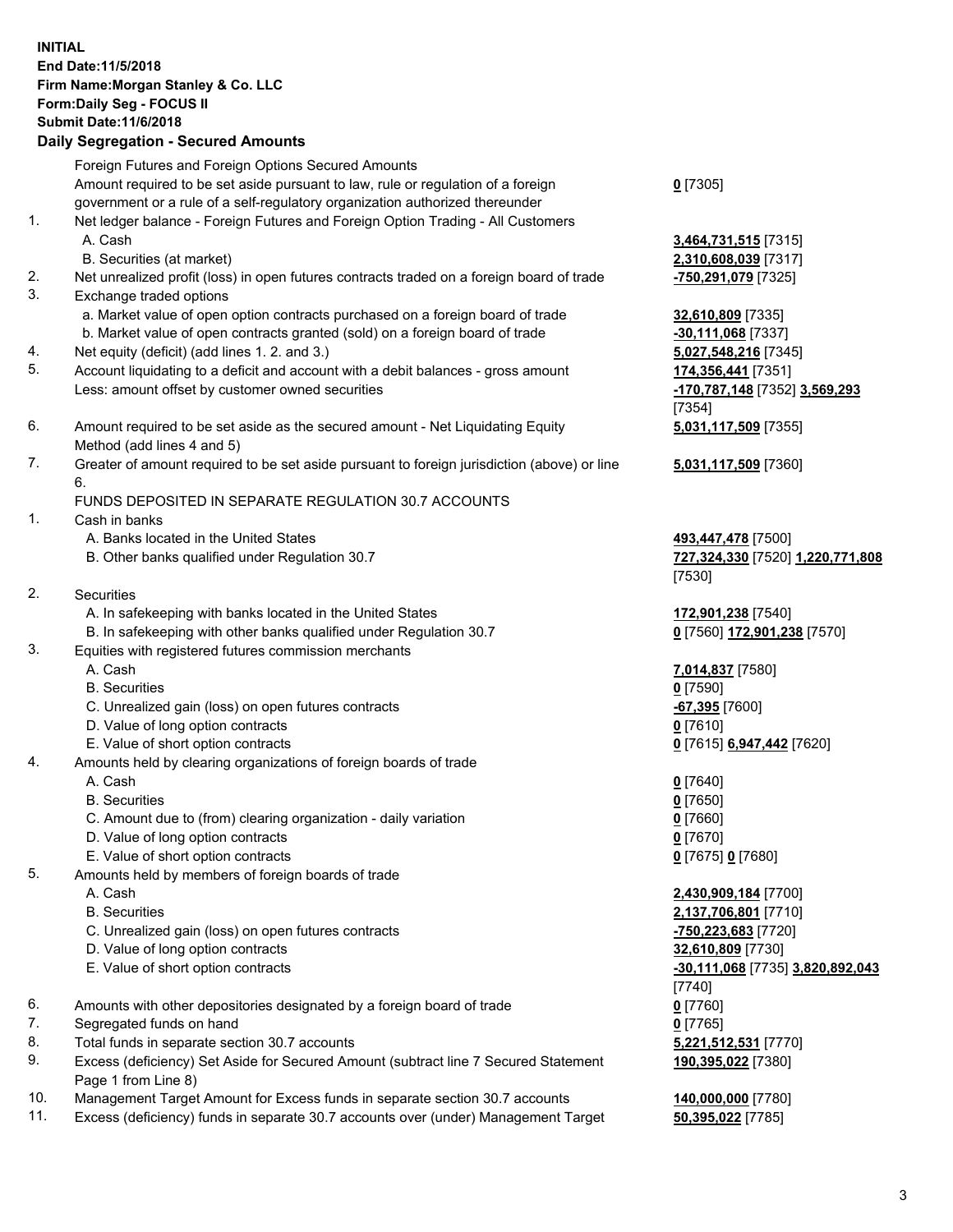**INITIAL End Date:11/5/2018 Firm Name:Morgan Stanley & Co. LLC Form:Daily Seg - FOCUS II Submit Date:11/6/2018 Daily Segregation - Segregation Statement** SEGREGATION REQUIREMENTS(Section 4d(2) of the CEAct) 1. Net ledger balance A. Cash **14,304,204,952** [7010] B. Securities (at market) **6,799,974,539** [7020] 2. Net unrealized profit (loss) in open futures contracts traded on a contract market **-3,412,582,013** [7030] 3. Exchange traded options A. Add market value of open option contracts purchased on a contract market **360,738,366** [7032] B. Deduct market value of open option contracts granted (sold) on a contract market **-485,542,572** [7033] 4. Net equity (deficit) (add lines 1, 2 and 3) **17,566,793,272** [7040] 5. Accounts liquidating to a deficit and accounts with debit balances - gross amount **645,169,118** [7045] Less: amount offset by customer securities **-643,218,649** [7047] **1,950,469** [7050] 6. Amount required to be segregated (add lines 4 and 5) **17,568,743,741** [7060] FUNDS IN SEGREGATED ACCOUNTS 7. Deposited in segregated funds bank accounts A. Cash **5,243,349,245** [7070] B. Securities representing investments of customers' funds (at market) **0** [7080] C. Securities held for particular customers or option customers in lieu of cash (at market) **631,281,552** [7090] 8. Margins on deposit with derivatives clearing organizations of contract markets A. Cash **5,850,269,990** [7100] B. Securities representing investments of customers' funds (at market) **0** [7110] C. Securities held for particular customers or option customers in lieu of cash (at market) **6,168,692,987** [7120] 9. Net settlement from (to) derivatives clearing organizations of contract markets **115,187,240** [7130] 10. Exchange traded options A. Value of open long option contracts **360,738,366** [7132] B. Value of open short option contracts **-485,542,572** [7133] 11. Net equities with other FCMs A. Net liquidating equity **7,047,022** [7140] B. Securities representing investments of customers' funds (at market) **0** [7160] C. Securities held for particular customers or option customers in lieu of cash (at market) **0** [7170] 12. Segregated funds on hand **0** [7150] 13. Total amount in segregation (add lines 7 through 12) **17,891,023,830** [7180] 14. Excess (deficiency) funds in segregation (subtract line 6 from line 13) **322,280,089** [7190]

- 15. Management Target Amount for Excess funds in segregation **280,000,000** [7194]
- 16. Excess (deficiency) funds in segregation over (under) Management Target Amount Excess

**42,280,089** [7198]